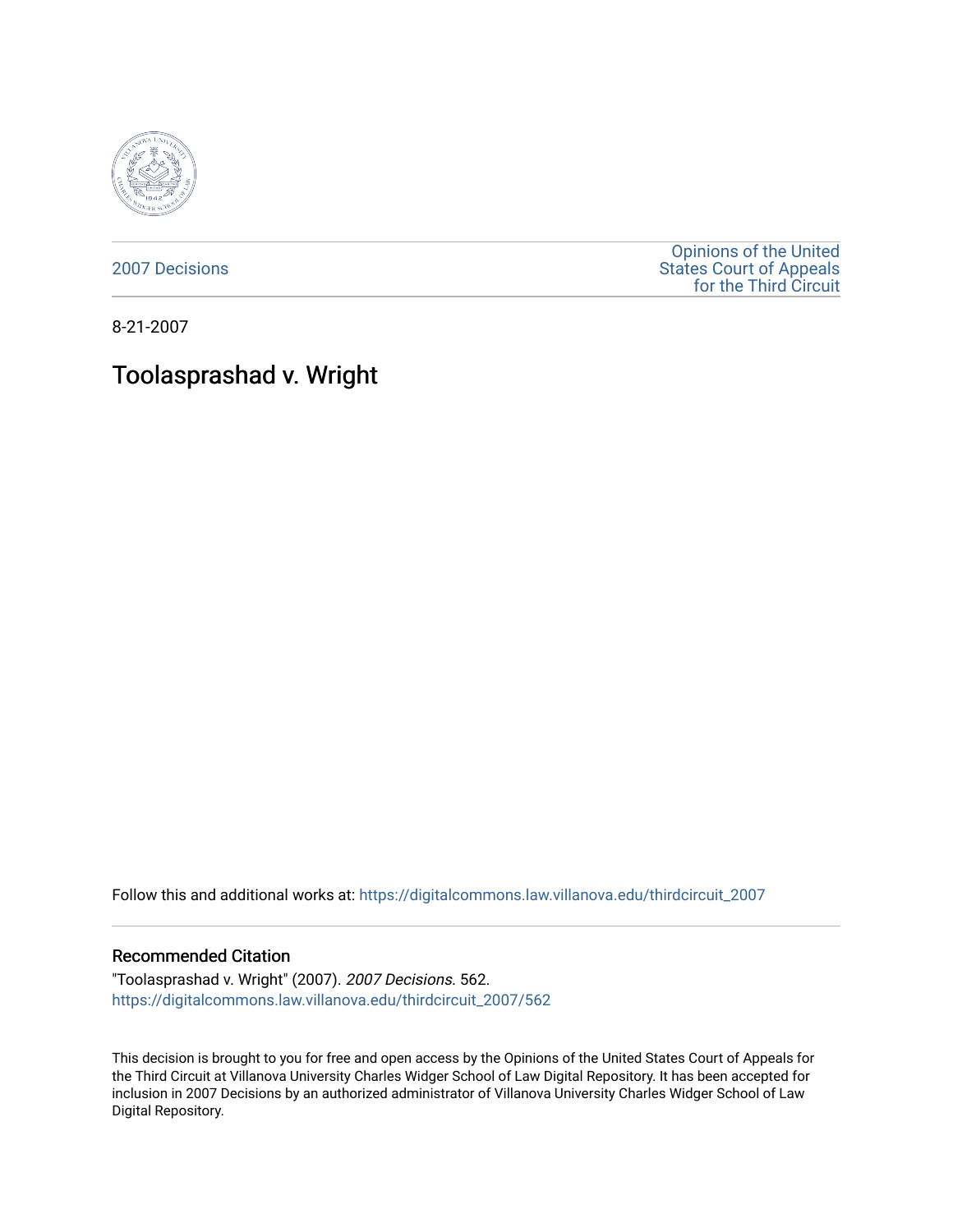### **NOT PRECEDENTIAL**

# UNITED STATES COURT OF APPEALS FOR THE THIRD CIRCUIT

# NO. 06-3784 \_\_\_\_\_\_\_\_\_\_\_\_\_\_\_\_

## LATCHMIE TOOLASPRASHAD,

#### Appellant

v.

ROBERT WRIGHT, Material Handler Supervisor; DENNIS KNEIBHLER, Material Handler Supervisor; JEFFREY CREMER, Material Handler Supervisor; CAROL MORTON, Inmate Services Supervisor; TOM BLUMM, Central Warehouse Supervisor; JIM GLEASON, Central Warehouse Supervisor; C. J. DEROSA, Warden, FCI-Ft. Dix; JOSE CURBELO, Counselor; T. K. COZZA, Unit Manager; DAVID STEELE, Counselor; DARA, (Last Name Unknown), Legal Department; ADMINISTRATIVE REMEDY COORDINATOR; BANCI TEWOLDE, Administrative Remedy Coordinator; DAVIS

> On Appeal From the United States District Court For the District of New Jersey (D.C. Civ. No. 02-cv-05473) District Judge: Honorable Jerome B. Simandle

\_\_\_\_\_\_\_\_\_\_\_\_\_\_\_\_\_\_\_\_\_\_\_\_\_\_\_\_\_\_\_\_\_\_\_\_\_\_\_

\_\_\_\_\_\_\_\_\_\_\_\_\_\_\_\_\_\_\_\_\_\_\_\_\_\_\_\_\_\_\_\_\_\_\_\_

Submitted Under Third Circuit LAR 34.1(a) AUGUST 17, 2007 Before: RENDELL, HARDIMAN AND COWEN, CIRCUIT JUDGES

> (Filed August 21, 2007) \_\_\_\_\_\_\_\_\_\_\_\_\_\_\_\_\_\_\_\_\_\_\_

# **OPINION** \_\_\_\_\_\_\_\_\_\_\_\_\_\_\_\_\_\_\_\_\_\_\_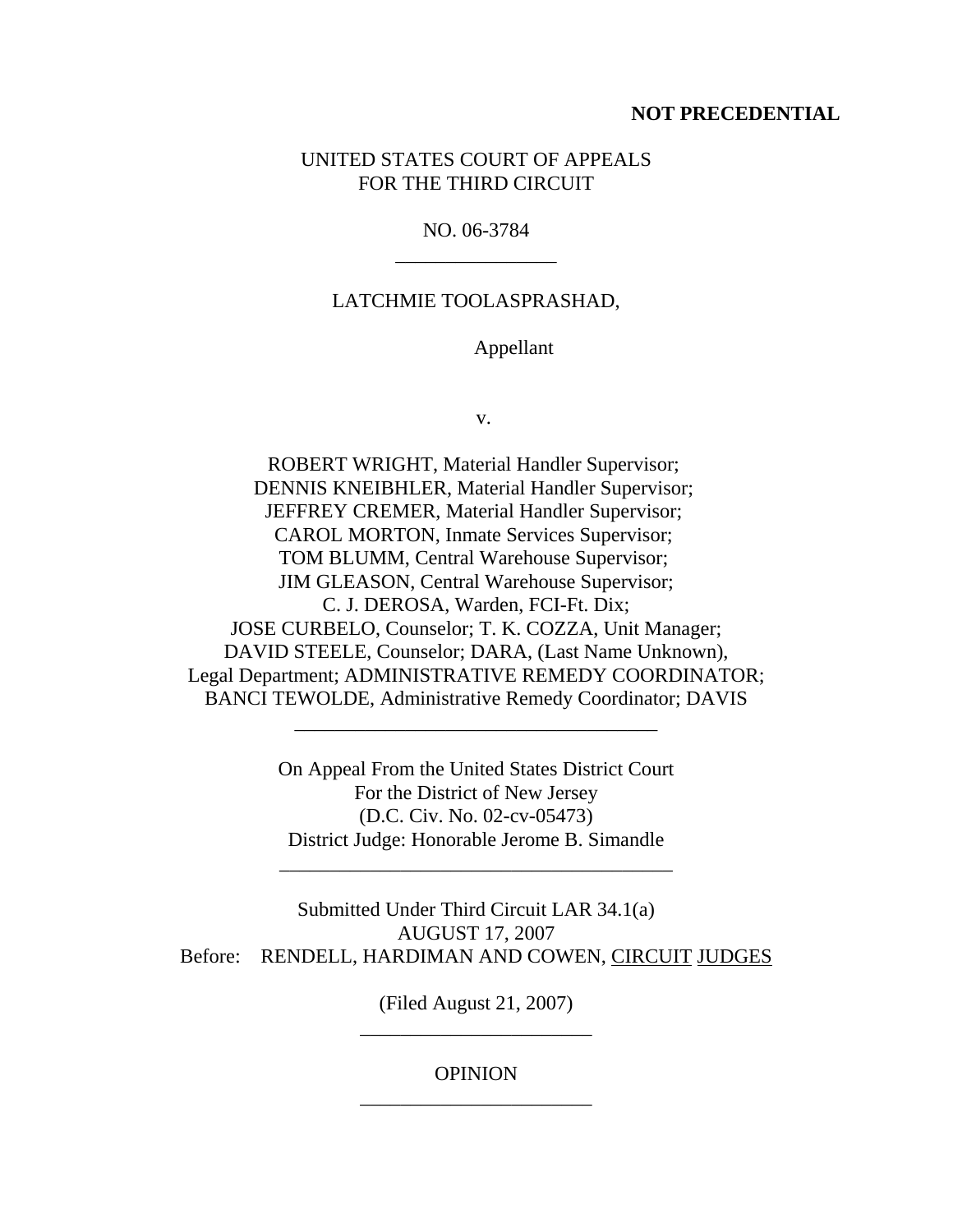#### PER CURIAM

Latchmie Toolasprashad appeals the District Court's orders granting appellees' motion for summary judgment. The procedural history of this case and the details of Toolasprashad's claims are well-known to the parties, set forth in the District Court's opinions, and need not be discussed at length. Briefly, Toolasprashad filed a civil rights complaint against several prison officials. By order entered December 23, 2005, the District Court granted appellees' motion for summary judgment. By order entered August 8, 2006, the District Court granted Toolasprashad's motion for reconsideration with respect to his argument that he had exhausted his administrative remedies on his retaliation and conspiracy claims. The District Court then addressed the merits of those claims and concluded that appellees were entitled to summary judgment on those claims. Toolasprashad filed a timely notice of appeal, and we have jurisdiction under 28 U.S.C. § 1291.

We exercise plenary review over the District Court's order granting appellees' motion for summary judgment. Gallo v. City of Philadelphia, 161 F.3d 217, 221 (3d Cir. 1998). A grant of summary judgment will be affirmed if our review reveals that "there is no genuine issue as to any material fact and that the moving party is entitled to judgment as a matter of law." Fed. R. Civ. P. 56(c). We review the facts in a light most favorable to the party against whom summary judgment was entered. See Coolspring Stone Supply, Inc. v. American States Life Ins. Co., 10 F.3d 144, 146 (3d Cir. 1993).

On appeal, Toolasprashad challenges the District Court decisions with respect to